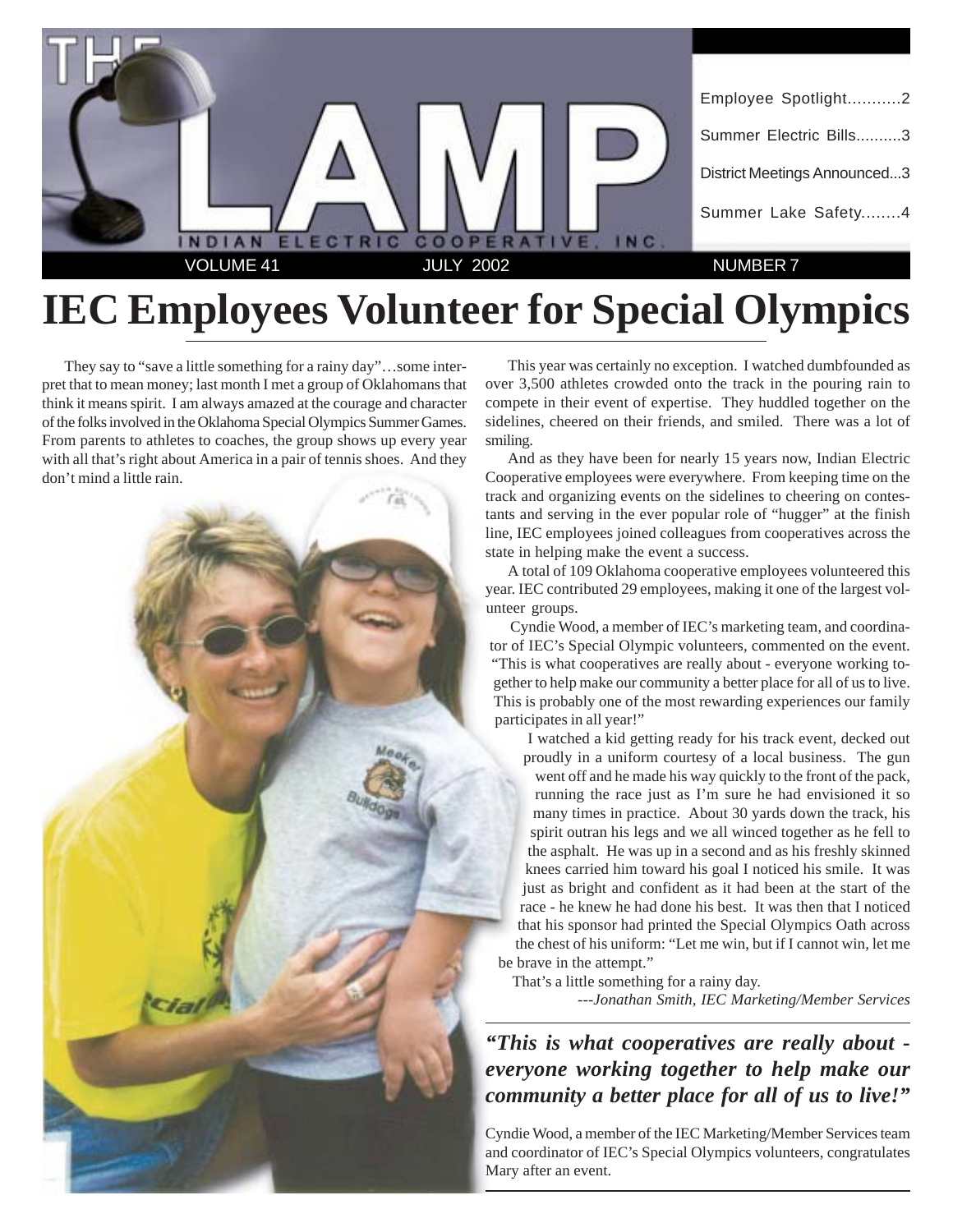## **Employee Spotlight - Teresa Robertson**

For Teresa Robertson, it's been the family spirit at Indian Electric that has made her 25 years as an employee so enjoyable.

Teresa began at IEC as a data entry clerk straight out of high school. After completing the business and office curriculum at Central Tech in Drumright, Teresa began her on-thejob training at IEC and soon was hired as fulltime. She learned her 10-key skills at Central Tech, which was an important part of her job then.

"I never knew at that time how much my job would change and grow," Teresa said. "Since then, things have become more technology and computer oriented. The technology we use now makes accounting processes much more efficient, but there are a lot more things to learn and keep up with."

Teresa soon became Chief of Data Processing, in charge of overseeing the accounting computer program and system upgrades. Recently she was promoted to Supervisor of Member Accounts. She is responsible for the monthly billing process and serves as the liaison for IEC's software provider.

"Teresa stays current with all the updates to our accounting software and troubleshoots problems when they arise," said Karen Davis, Manager of Office Services "She is our resident expert."

Teresa enjoys her co-workers and has grown to appreciate them even more over the years.

"The people I work with are wonderful,"

Teresa said. "I really feel like we all work together to provide good service to our members. If I need help, they're always willing to help, no matter what it is. It's a cooperative effort."

"I truly appreciate Teresa's loyalty and knowledge of the cooperative and the billing system," Karen said. "She is a tremendous asset to IEC."



### **IEC Recognizes Employee Service**



Front Row: Marsha Murray - 20 years, Judy Fisher - 20 years, Marilyn Stevenson - 10 years, Teresa Robertson - 25 years.

Back Row: Wayne Robertson - 10 years,

Robert Bradley - 15 years, Murray Braden - 5 years.

They say it's hard to find good help and even harder to keep them. Not so at IEC where seven employees were recently recognized for their dedication and commitment to the members of Indian Electric Cooperative. Their motivation is best summed up by Teresa Robertson, featured this month in the Employee Spotlignt. "It's rewarding to work with our members, to know that what we do here helps them out at the end of the line. They're a great group of people to work for!"

### **THE LAMP**

#### **Indian Electric Cooperative, Inc.**

**Office Hours**

7:30 a.m. – 4:00 p.m. Monday through Friday 918-358-2514

To report an outage call 358-2514 or 1-800-482-2750 (if you live outside the expanded Tulsa calling area) 24-hour Service Center 918-295-9520

**Board of Trustees** Greg Fielding, President **District 8** Loris Peckenpaugh, Vice-President District 6 Wanda Foster, Sec.-Treas. District 5 LeRoy Meyer **District 1** Mike Spradling District 2 J.W. Perry District 3 Leon Day District 4 Bill Boone District 7 Gary Moore **District 8** Rock Reese District 9 Berry Keeler **District 9 District 9** Terry Jech General Manager

The Lamp (USPS 942-940) is published monthly by Indian Electric Cooperative, Inc., P.O. Box 49, Highway 64 Southeast, Cleveland, Oklahoma 74020 for the interest of its membership. Subscription price was \$0.17 per month in 2001. Periodical postage paid at Cleveland, Oklahoma and additional mailing offices.

- Postmaster: Send address changes to The Lamp, P.O. Box 49, Cleveland, OK 74020.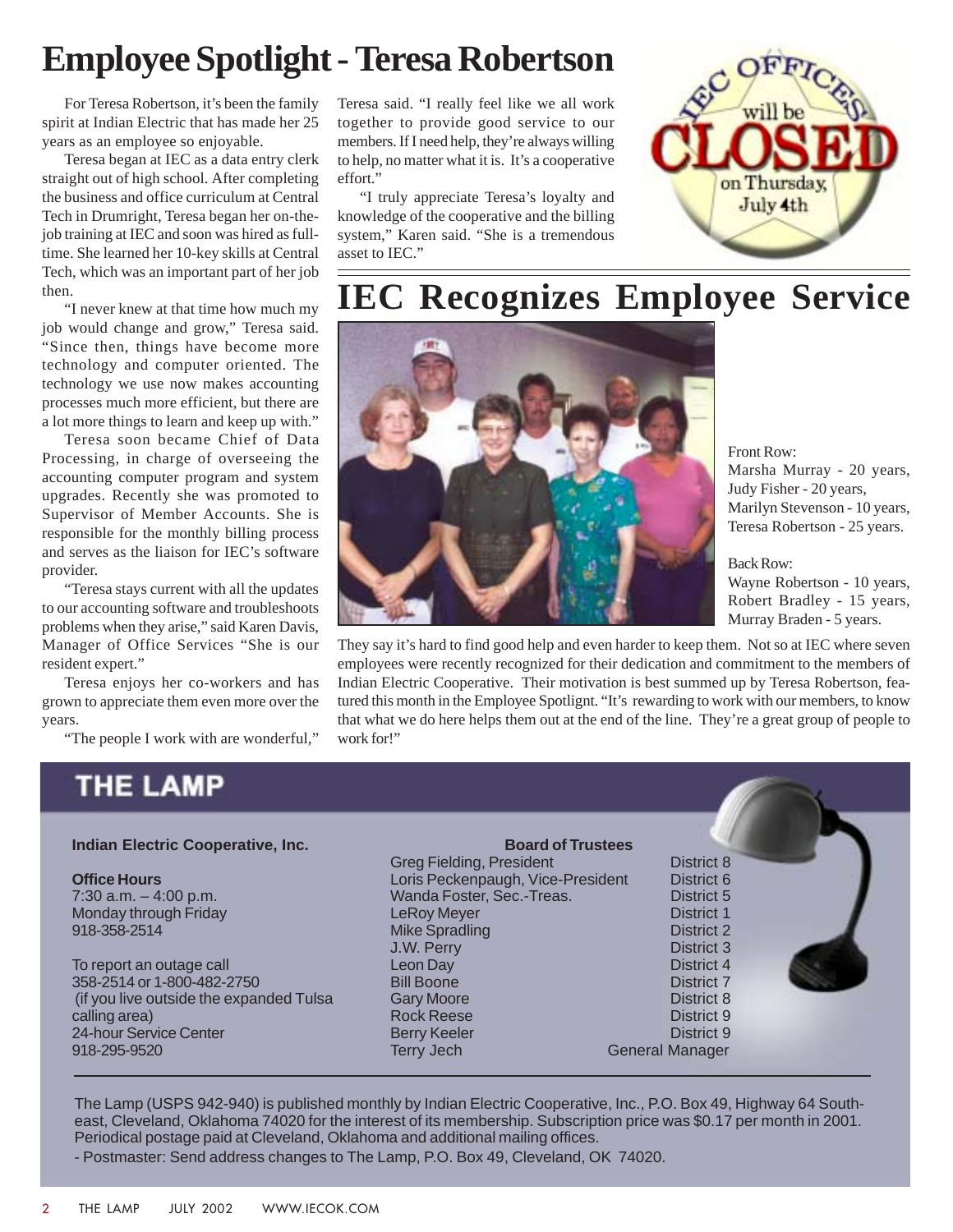## **My Bill is Higher Than My Neighbors!**

#### SUMMER WEATHER & FAMILY ACTIVITIES LEAD TO HIGHER BILLS

"Why is my electric bill higher than my neighbor's? "

You have a TV, VCR, microwave oven, electric range and cook top, refrigerator/ freezer, stereo, heat pump and personal computer. So does your next door neighbor. So why aren't your electric bills about the same?

There are a lot of factors involved in answering those questions. Consider this: How well are your walls insulated compared to your neighbor's? Do the members of your family take showers or baths? Are the showers long and use a lot of hot water?

Are you cooking gourmet meals or baking from scratch while your neighbor pops quick meals in the microwave? Does the TV keep you company even when you're not watching it? Does everyone turn out the lights in a room when they leave? Are you or members of your family at home more than your neighbor's family? Are your homes about the same size?

No two  $\sim$  families live alike. So no two electric bills are t h e same. Comparing LEGANTES-45555 your monthly statement to anyone else's would be like comparing your weekly grocery bills. Two families of four will never spend exactly the same amount on food because their tastes

and habits are different. Think about the conveniences you might be willing to pay for, even though your neighbor isn't. Are you more comfortable sleeping in an extra-cool house on hot summer nights? Maybe your neighbor has set his or her thermostat a few degrees higher. Do members of your family entertain themselves in separate rooms after dinner – turning on a light in each – while the folks next door gather all together in a family room to watch baseball games or a movie on TV?

Remember, each of your neighbor's bills is going to differ from the other neighbor. Just make sure your bill reflects energy that has been used as efficiently as possible.

If you have questions about your bill or your energy usage, call us. We'll be happy to help you learn about your family's electricity usage and possibly make suggestions on how to improve efficiency.

#### **Average Monthly Billing to the Rescue!**

Electric usage in your home may vary from season to season, which may lead to fluctuating electric bills throughout the year. This variance, in turn, often makes it difficult to follow a budget.

The average Indian Electric Cooperative member receives their highest bill in the summer while the spring and fall usually bring the lowest power bills of the year.

This is especially helpful to those on fixed incomes or those monthly salaries.

Members who are interested in Indian Electric's Average Monthly Payment (AMP) Plan may contact the billing department for full details.

Average Monthly Billing continued on back page...

### **Indian Electric Announces District Meeting Dates**

One of the great things about being a member of an electric cooperative is that every member has an equal voice and an equal opportunity to vote on co-op business. Members may attend the annual meeting and their district meeting each year to exercise this right. District meetings this year are all scheduled to start at 7:00 p.m.

•District 1 Monday, July 22 Full Gospel Church – Mannford

•District 7 Monday, July 29 Fisher Baptist Church – Sand Springs •District 4 Tuesday, July 30 Sr. Citizens Center – Terlton

Make plans now to attend IEC's annual meeting Saturday, October 19th at Cleveland High School at 10 a.m. To learn more, call IEC at 918-358-2514.



**July 4 2002 Freedom Festival** Lake Ponca 580-763-8051

**July 4 July 4<sup>th</sup> Celebration** Pawnee Lake 918-762-2108

**July 4 – 7 Pawnee Indian Veterans Homecoming & Powwow** Memorial Field, Pawnee 918-762-4048

**July 5 Freedom Celebration**  $3:30 - 11:00$  p.m. Feyodi Park, Cleveland 918-358-2131

**July 5-6 Christmas in July** Pioneer Beach, Kaw City 580-762-9494

**July 6 Cowboy "Ride-In" Breakfast** Pawnee Bill Ranch, Pawnee 918-762-2108

**July 18-21 International Round-up Clubs Cavalcade – World's Largest Amateur Rodeo** Osage County Fairgrounds 918-287-1208 or 918-287-1553

**July 30-31 Grand National Moto-Cross Races** AMBUC Raceway 580-762-5502